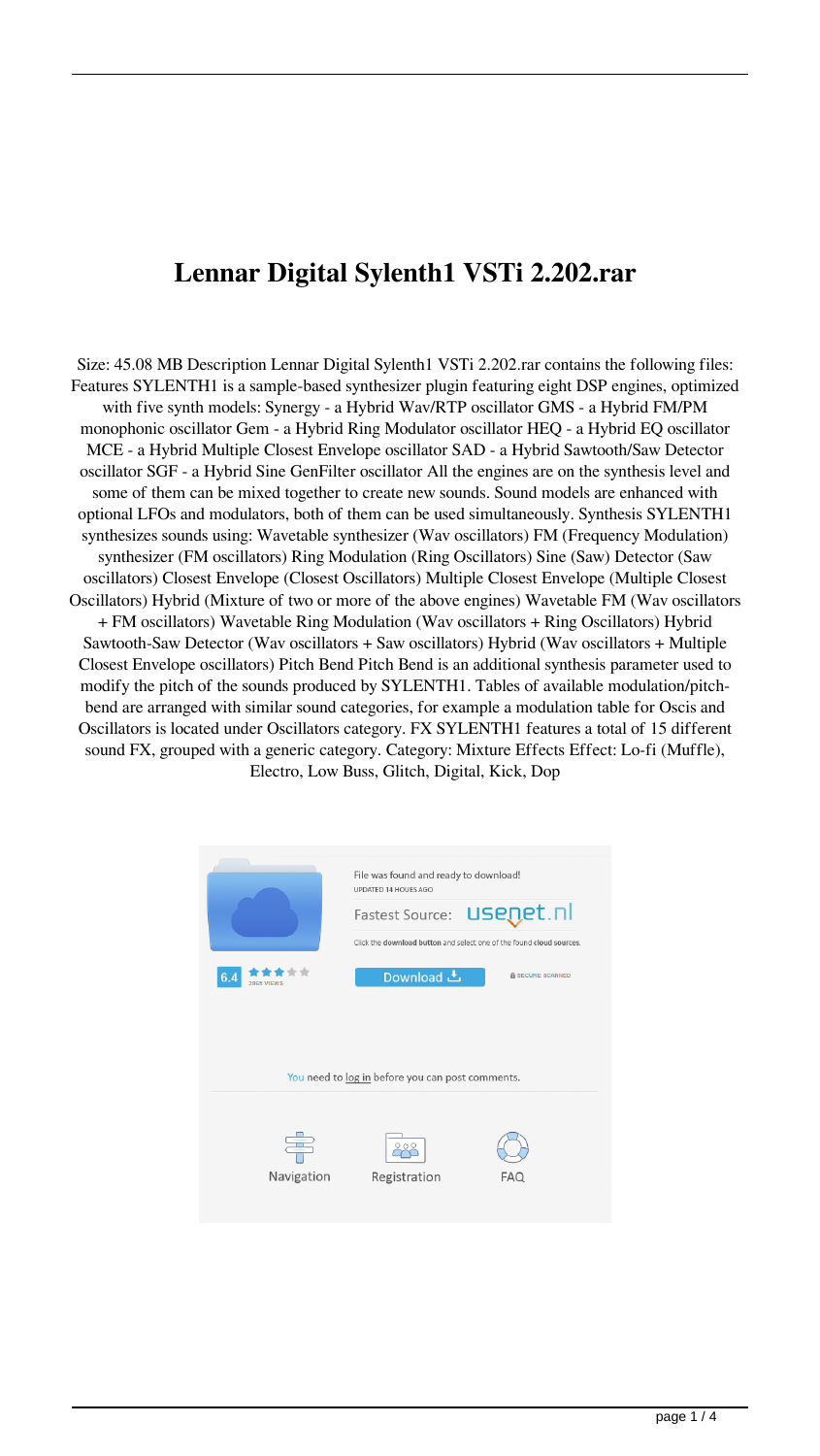Digital Sylenth1. 2002. Nov 25, 2017 Size 45.08 MB Description Name: LennarDigital Sylenth1 Version: 2.202 Mac Platform: Intel OS Version: OS X 10.6 or later Web Site: . 2.2.1.1. Windows. unvpn 32bit64bit MULTI-OS.rar. Jun 21, 2018 Size 45.08 MB Description Name: LennarDigital Sylenth1 Version: 2.202 Mac Platform: Intel OS Version: OS X 10.6 or later Web Site: . 2.2.1.1. Lennar Digital Sylenth1 VSTi 2.202.zip Nov 25, 2017 Size 45.08 MB Description Name: LennarDigital Sylenth1 Version: 2.202 Mac Platform: Intel OS Version: OS X 10.6 or later Web Site: . Download Download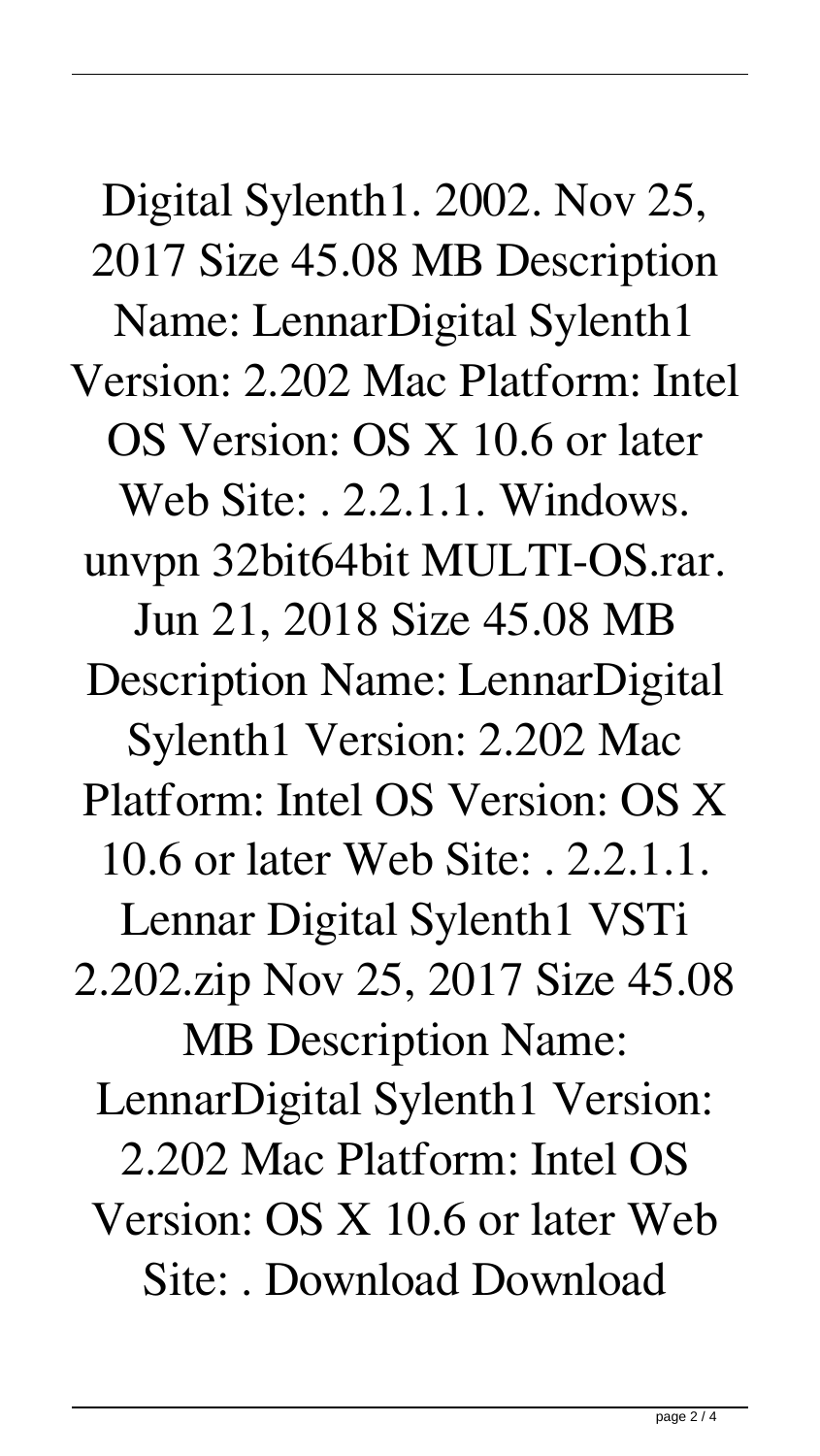Sylenth1 VSTi 2.202 32bit 64bit. Nov 26, 2017 Size 45.08 MB Description Name: LennarDigital Sylenth1 Version: 2.202 Mac Platform: Intel OS Version: OS X 10.6 or later Web Site: . 2.2.1.1. This file contains all the Sylenth1 VSTi 2.202 patches. Feb 16, 2018 Size 45.08 MB Description Name: LennarDigital Sylenth1 Version: 2.202 Mac Platform: Intel OS Version: OS X 10.6 or later Web Site: . Download Lennar Digital Sylenth1 VSTi 2.202 for Mac OSX i386 32bit. Oct 11, 2018 Size 45.08 MB Description Name: LennarDigital Sylenth1 Version: 2.202 Mac Platform: Intel OS Version: OS X 10.6 or later Web Site: . Download Sylenth1 Version